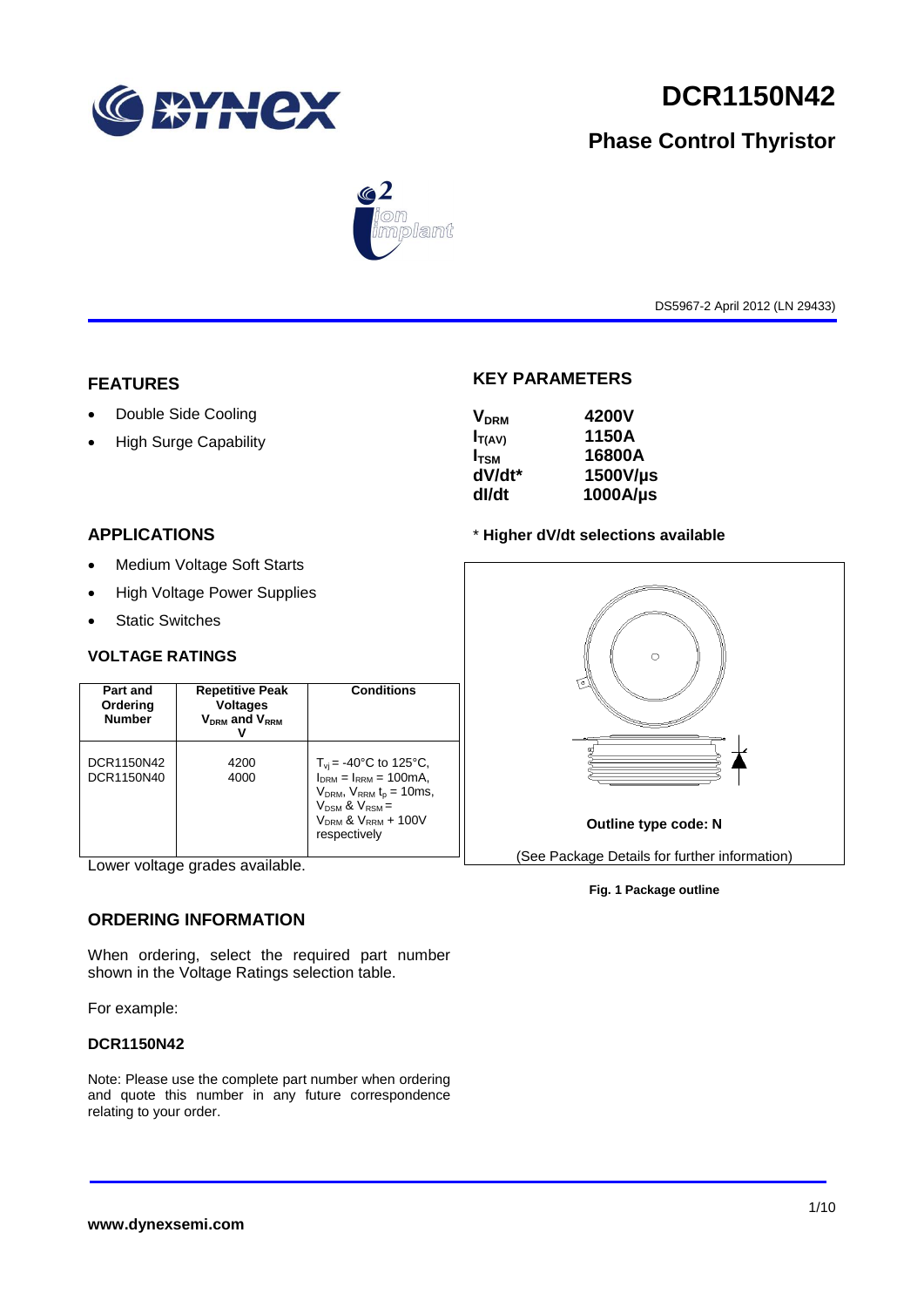



# **CURRENT RATINGS**

**Tcase = 60°C unless stated otherwise**

| Symbol                    | <b>Parameter</b>                     | <b>Test Conditions</b>   | Max. | <b>Units</b> |
|---------------------------|--------------------------------------|--------------------------|------|--------------|
| <b>Double Side Cooled</b> |                                      |                          |      |              |
| $I_{T(AV)}$               | Mean on-state current                | Half wave resistive load | 1150 | A            |
| I <sub>T(RMS)</sub>       | <b>RMS</b> value                     | -                        | 1806 | Α            |
| Iт                        | Continuous (direct) on-state current | $\overline{\phantom{0}}$ | 1665 | Α            |

## **SURGE RATINGS**

| Symbol       | <b>Parameter</b>                        | <b>Test Conditions</b>                            | Max. | <b>Units</b>      |
|--------------|-----------------------------------------|---------------------------------------------------|------|-------------------|
| <b>I</b> TSM | Surge (non-repetitive) on-state current | 10ms half sine, $T_{\text{case}} = 125^{\circ}$ C | 16.8 | kA                |
| $l^2t$       | $I2t$ for fusing                        | $V_R = 0$                                         | 1.41 | MA <sup>2</sup> s |

# **THERMAL AND MECHANICAL RATINGS**

| Symbol           | <b>Parameter</b>                      | <b>Test Conditions</b>                |             | Min.                     | Max.   | <b>Units</b> |
|------------------|---------------------------------------|---------------------------------------|-------------|--------------------------|--------|--------------|
| $R_{th(j-c)}$    | Thermal resistance – junction to case | Double side cooled<br>DC              |             |                          | 0.0221 | °C/W         |
|                  |                                       | Single side cooled                    | Anode DC    |                          | 0.041  | °C/W         |
|                  |                                       |                                       | Cathode DC  | $\overline{\phantom{a}}$ | 0.0516 | °C/W         |
| $R_{th(c-h)}$    | Thermal resistance – case to heatsink | Clamping force 23 kN                  | Double side | $\blacksquare$           | 0.004  | °C/W         |
|                  |                                       | (with mounting compound)              | Single side |                          | 0.008  | °C/W         |
| $T_{\rm vj}$     | Virtual junction temperature          | <b>Blocking V<sub>DRM</sub>/ VRRM</b> |             |                          | 125    | °C           |
| $T_{\text{stg}}$ | Storage temperature range             |                                       |             | $-55$                    | 125    | °C           |
| $F_m$            | Clamping force                        |                                       |             | 20.0                     | 25.0   | kN           |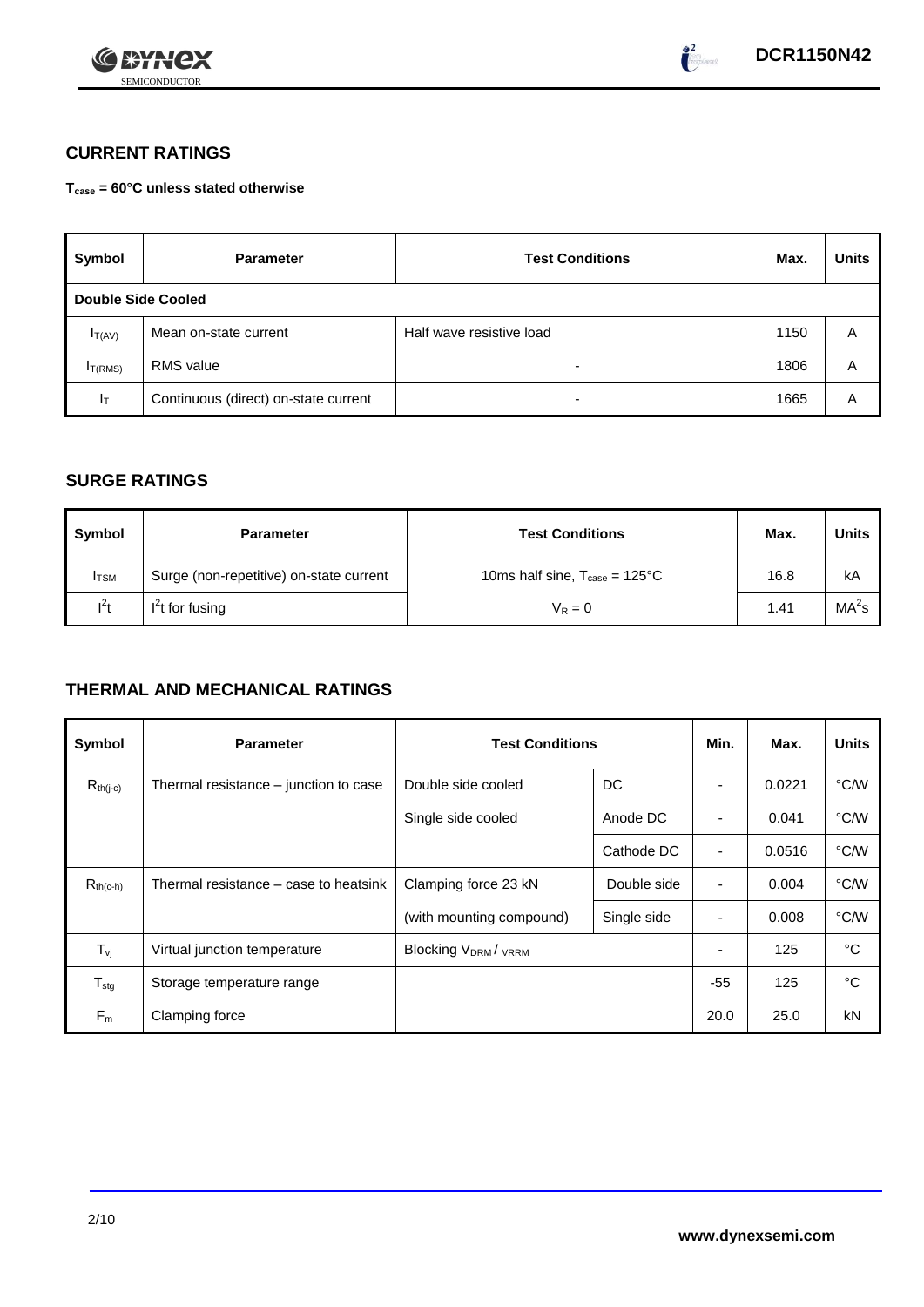



# **DYNAMIC CHARACTERISTICS**

| Symbol           | <b>Parameter</b>                              | <b>Test Conditions</b>                                                  | Min.                                               | Max.                     | <b>Units</b> |           |
|------------------|-----------------------------------------------|-------------------------------------------------------------------------|----------------------------------------------------|--------------------------|--------------|-----------|
| <b>IRRM/IDRM</b> | Peak reverse and off-state current            | At $V_{RRM}/V_{DRM}$ , $T_{case} = 125^{\circ}C$                        | $\blacksquare$                                     | 100                      | mA           |           |
| dV/dt            | Max. linear rate of rise of off-state voltage | To 67% $V_{DRM}$ , T <sub>i</sub> = 125°C, gate open                    |                                                    | $\overline{\phantom{a}}$ | 1500         | $V/\mu s$ |
| dl/dt            | Rate of rise of on-state current              | From 67% $V_{DRM}$ to 2x $I_{T(AV)}$                                    | Repetitive 50Hz                                    | $\overline{\phantom{a}}$ | 250          | $A/\mu s$ |
|                  |                                               | Gate source 30V, 10 $\Omega$ ,                                          | Non-repetitive                                     |                          | 1000         | $A/\mu s$ |
|                  |                                               | $t_r < 0.5 \mu s$ , T <sub>i</sub> = 125°C                              |                                                    |                          |              |           |
| $V_{T(TO)}$      | Threshold voltage - Low level                 | 300A to 850A at $T_{\text{case}} = 125^{\circ}$ C                       |                                                    | $\blacksquare$           | 0.86         | $\vee$    |
|                  | Threshold voltage - High level                | 850A to 4000A at $T_{\text{case}} = 125^{\circ}$ C                      | ۰                                                  | 1.0                      | V            |           |
| $r_{\text{T}}$   | On-state slope resistance – Low level         | 300A to 850A at $T_{\text{case}} = 125^{\circ}$ C                       | ä,                                                 | 0.611                    | $m\Omega$    |           |
|                  | On-state slope resistance - High level        | 850A to 4000A at $T_{\text{case}} = 125^{\circ}$ C                      | $\overline{\phantom{0}}$                           | 0.444                    | $m\Omega$    |           |
| $t_{\text{gd}}$  | Delay time                                    | $V_D = 67\%$ V <sub>DRM</sub> , gate source 30V, 10 $\Omega$            |                                                    |                          | 3            | μs        |
|                  |                                               | $t_r = 0.5 \mu s$ , $T_i = 25$ °C                                       |                                                    |                          |              |           |
| $t_{q}$          | Turn-off time                                 | $V_{RM} = 100V$ , dl/dt = -5A/µs,                                       | $T_i$ = 125°C, $I_{peak}$ = 1000A, $t_p$ = 1000us, |                          | 800          | μs        |
|                  |                                               | $dV_{DR}/dt = 20V/\mu s$ linear to 2500V                                |                                                    |                          |              |           |
| $I_{RR}$         | Reverse recovery current                      | $I_T = 1000A$ , $t_p = 1000us$ , $T_i = 125^{\circ}C$ ,                 |                                                    | 81                       | 121          | A         |
| $Q_{\rm S}$      | Stored charge                                 | $dl/dt = -5A/\mu s$ , $V_R = 100V$                                      | 2000                                               | 3500                     | μC           |           |
| ΙL.              | Latching current                              | $T_i = 25^{\circ}C$ , $V_D = 5V$                                        | $\overline{\phantom{a}}$                           | 3                        | $\mathsf{A}$ |           |
| Īн               | Holding current                               | $T_i = 25^{\circ}C$ , $R_{G-K} = \infty$ , $I_{TM} = 500A$ , $I_T = 5A$ |                                                    | -                        | 300          | mA        |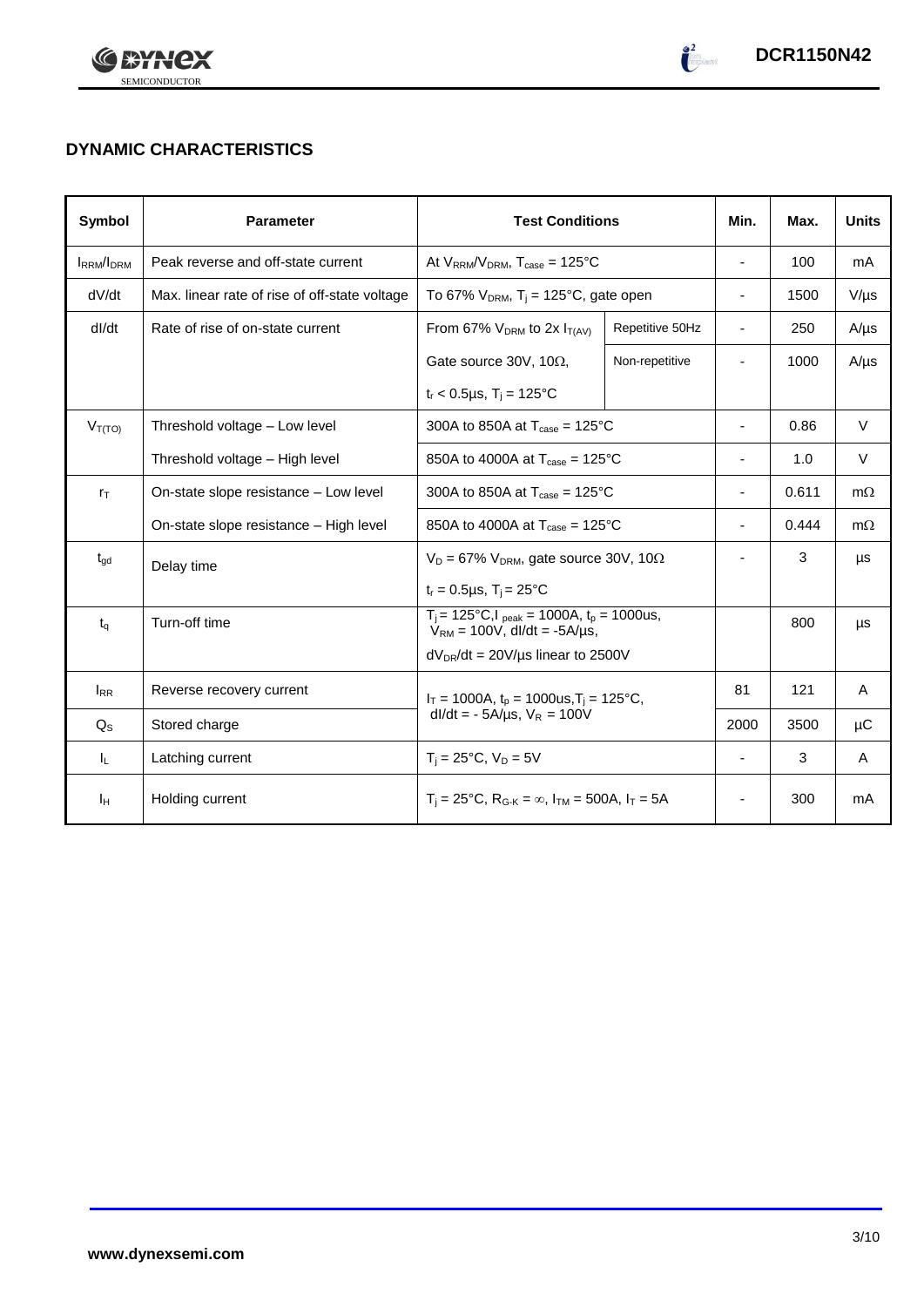

# **GATE TRIGGER CHARACTERISTICS AND RATINGS**

| Symbol       | <b>Parameter</b>         | <b>Test Conditions</b>                       | Max. | <b>Units</b> |
|--------------|--------------------------|----------------------------------------------|------|--------------|
| $V_{GT}$     | Gate trigger voltage     | $V_{DRM} = 5V$ , $T_{case} = 25^{\circ}C$    | 1.5  |              |
| $\rm V_{GD}$ | Gate non-trigger voltage | At 50% $V_{DRM}$ , $T_{case} = 125^{\circ}C$ | 0.4  |              |
| Iст          | Gate trigger current     | $V_{DRM} = 5V$ , $T_{case} = 25^{\circ}C$    | 350  | mA           |
| lgp          | Gate non-trigger current | At 50% $V_{DRM}$ , $T_{case} = 125$ °C       | 15   | mA           |

## **CURVES**





 $V_{TM}$  **EQUATION** Where  $A = 0.259886$  $B = 0.122742$  $V_{TM} = A + Bln (l_T) + C.l_T + D.1$  $D = -0.002452$ these values are valid for  $T_i = 125^{\circ}C$  for  $I_T$  300A to 4000A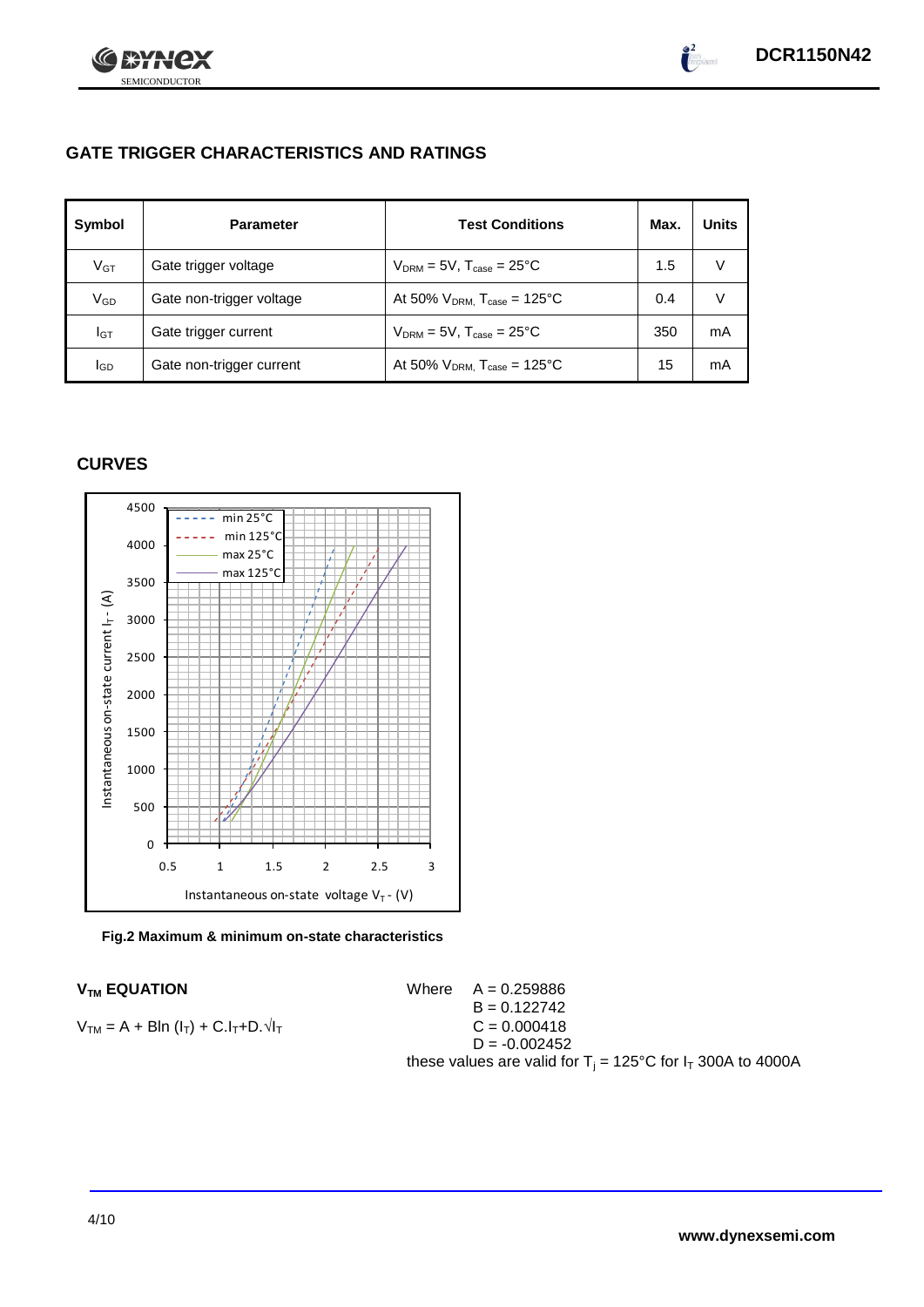





**Fig.5 Maximum permissible heatsink temperature, double side cooled – sine wave**



Mean on-state current,  $I_{T(AV)}$  - (A)

 $\overline{0}$ 

 $\mathbf 0$ 

 $rac{60}{30}$ 

**DCR1150N42**

 $\int_0^2$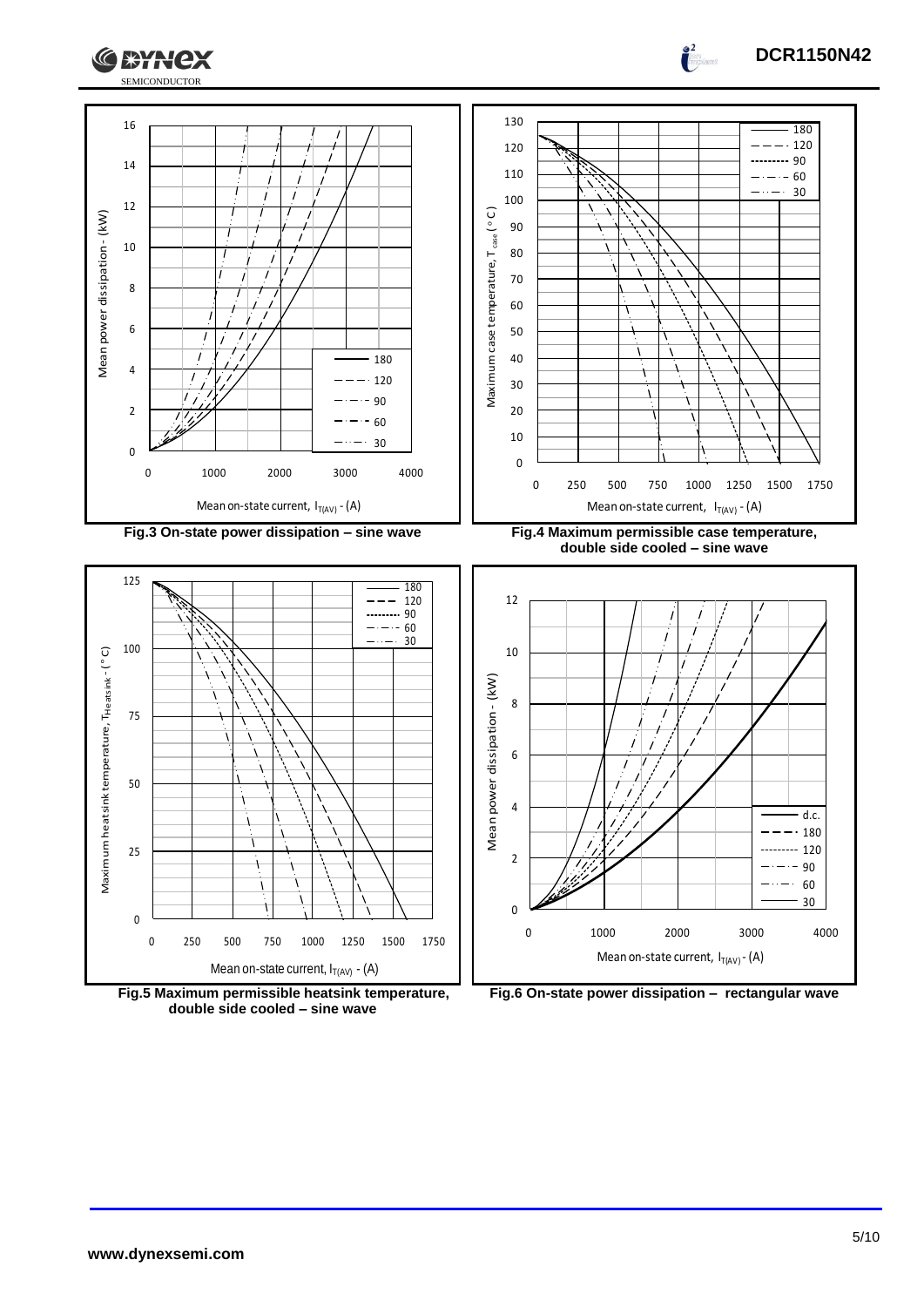



**Fig.7 Maximum permissible case temperature, double side cooled – rectangular wave**



1 | 2 | 3 | 4 **Double side cooled R**<sub>i</sub> (°C/kW) 3.4733 4.9047 9.1463 4.522

**double side cooled – rectangular wave**

|                     | $T_i(s)$      | 0.1457 | 0.0166 | 1.2832 | 0.3767  |
|---------------------|---------------|--------|--------|--------|---------|
| Anode side cooled   | $R_i$ (°C/kW) | 7.6674 | 5.0530 | 9.7355 | 27.5992 |
|                     | $T_i(s)$      | 0.2241 | 0.0169 | 4.0566 | 8.2780  |
| Cathode side cooled | R. (°C/kW)    | 6.0393 | 4.2782 | 5.1301 | 25.0874 |
|                     | $T_i(s)$      | 0.1356 | 0.0143 | 0.6594 | 7.2358  |
|                     |               |        |        |        |         |

$$
Z_{th} = \sum_{i=1}^{i=4} [R_i \times (1 - \exp(-T/T_i))]
$$

### **Rth(j-c) Conduction**

Tables show the increments of thermal resistance  $R_{th(j-c)}$  when the device operates at conduction angles other than d.c.

|                  | Double side cooling |       | Anode Side Cooling |       |                     |     |       |                     | Cathode Sided Cooling |  |
|------------------|---------------------|-------|--------------------|-------|---------------------|-----|-------|---------------------|-----------------------|--|
|                  | $\Delta Z_{th}$ (z) |       |                    |       | $\Delta Z_{th}$ (z) |     |       | $\Delta Z_{th}$ (z) |                       |  |
| $\theta^{\circ}$ | sine.               | rect. | $\theta^{\circ}$   | sine. | rect.               | A°  | sine. | rect.               |                       |  |
| 180              | 3.03                | 2.07  | 180                | 3.03  | 2.07                | 180 | 3.12  | 2.12                |                       |  |
| 120              | 3.49                | 2.95  | 120                | 3.49  | 2.95                | 120 | 3.61  | 3.04                |                       |  |
| 90               | 3.99                | 3.43  | 90                 | 3.99  | 3.43                | 90  | 4.13  | 3.54                |                       |  |
| 60               | 4.43                | 3.94  | 60                 | 4.43  | 3.94                | 60  | 4.60  | 4.08                |                       |  |
| 30               | 4.77                | 4.49  | 30                 | 4.76  | 4.48                | 30  | 4.96  | 4.66                |                       |  |
| 15               | 4.92                | 4.77  | 15                 | 4.92  | 4.77                | 15  | 5.13  | 4.97                |                       |  |
|                  |                     |       |                    |       |                     |     |       |                     |                       |  |

| de cooling          |       | Anode Side Cooling |                  |       |                     | Cathode Sided Cooling |                  |                     |       |
|---------------------|-------|--------------------|------------------|-------|---------------------|-----------------------|------------------|---------------------|-------|
| $\Delta Z_{th}$ (z) |       |                    |                  |       | $\Delta Z_{th}$ (z) |                       |                  | $\Delta Z_{th}$ (z) |       |
|                     | rect. |                    | $\theta^{\circ}$ | sine. | rect.               |                       | $\theta^{\circ}$ | sine.               | rect. |
|                     | 2.07  |                    | 180              | 3.03  | 2.07                |                       | 180              | 3.12                | 2.12  |
|                     | 2.95  |                    | 120              | 3.49  | 2.95                |                       | 120              | 3.61                | 3.04  |
|                     | 3.43  |                    | 90               | 3.99  | 3.43                |                       | 90               | 4.13                | 3.54  |
|                     | 3.94  |                    | 60               | 4.43  | 3.94                |                       | 60               | 4.60                | 4.08  |
|                     | 4.49  |                    | 30               | 4.76  | 4.48                |                       | 30               | 4.96                | 4.66  |
|                     | 4.77  |                    | 15               | 4.92  | 4.77                |                       | 15               | 5.13                | 4.97  |
|                     |       |                    |                  |       |                     |                       |                  |                     |       |
|                     |       |                    |                  |       |                     |                       |                  |                     |       |
|                     |       |                    |                  |       |                     |                       |                  |                     |       |

**DCR1150N42**

 $\overline{d}$ .c. 180

 $\int_0^2$ 

60

**Fig.9 Maximum (limit) transient thermal impedance – junction to case (°C/kW)**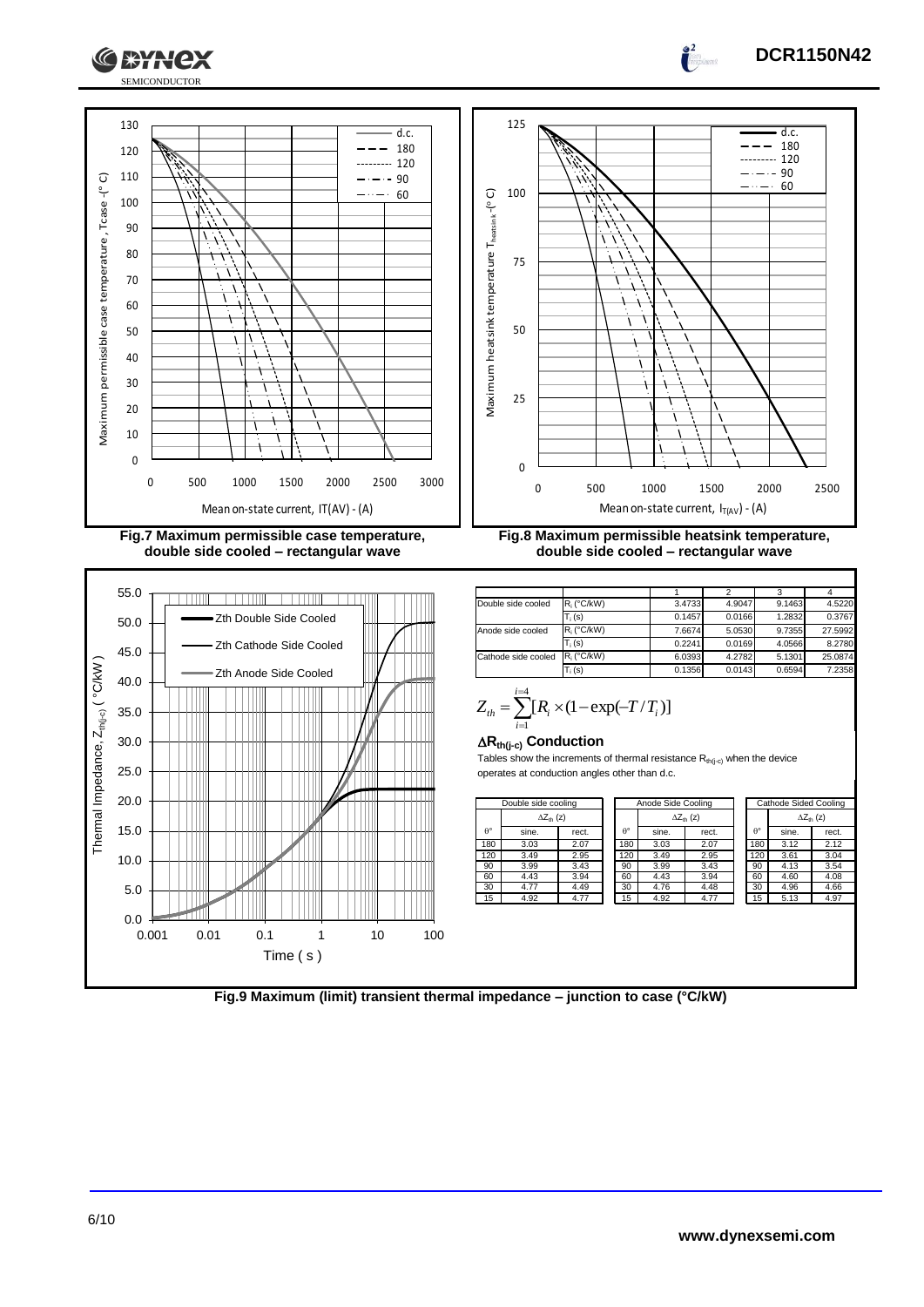



**Fig.12 Stored charge Fig.13 Reverse recovery current**

**DCR1150N42**

 $\frac{2}{1}$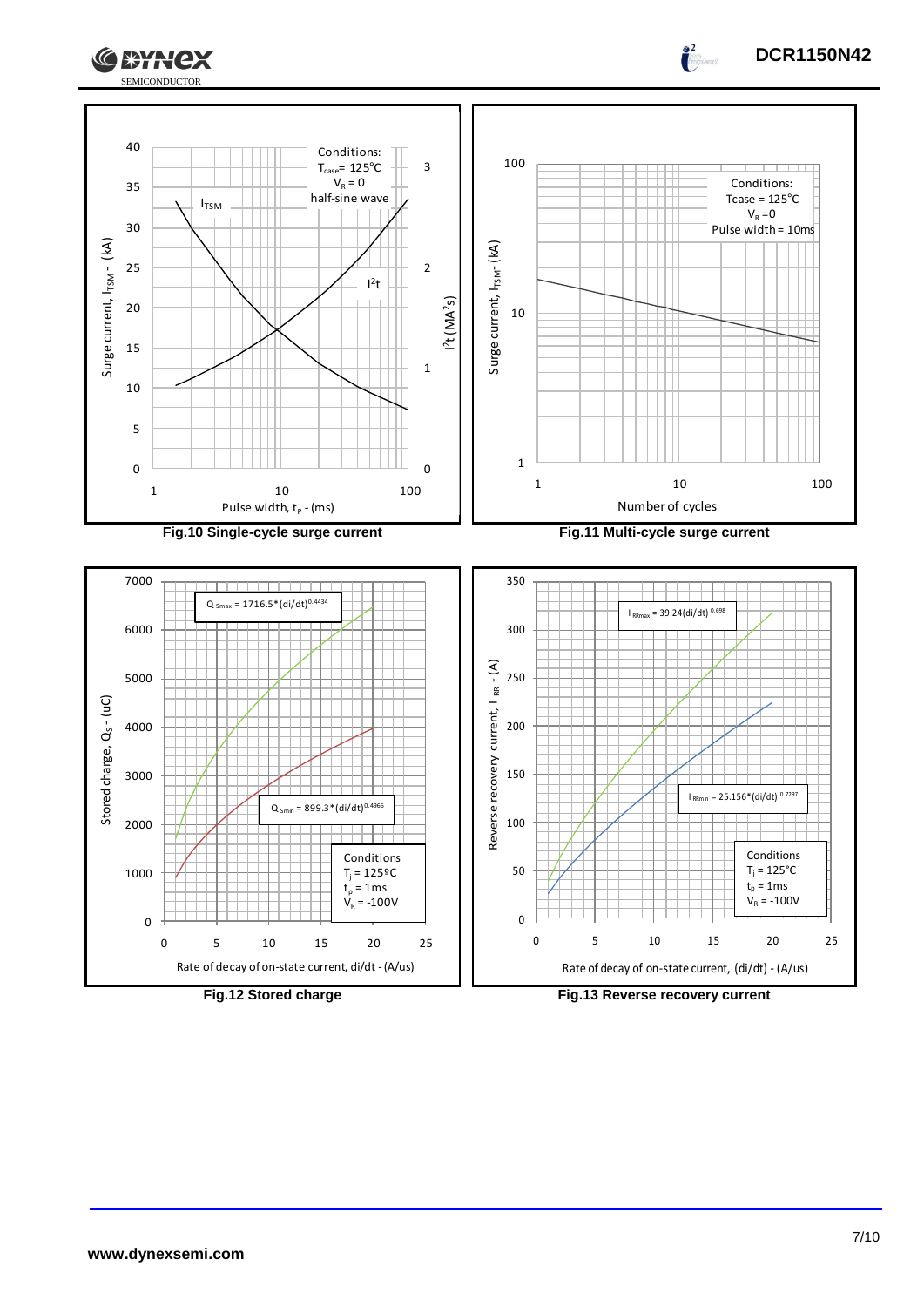





**DCR1150N42**

 $\frac{2}{\sqrt{2}}$ 

**CEYNEX**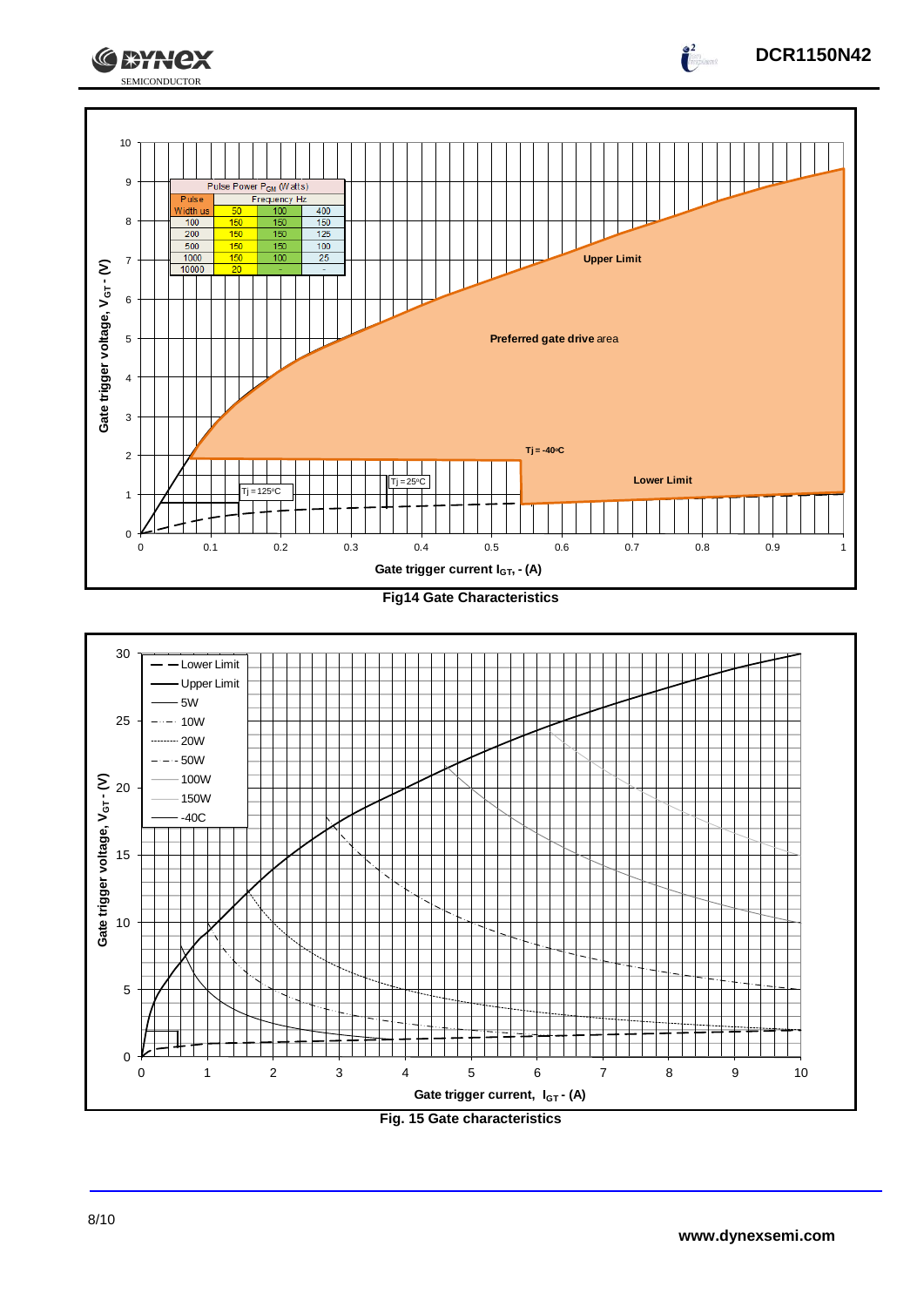

 $\int_0^2$ 

# **PACKAGE DETAILS**

For further package information, please contact Customer Services. All dimensions in mm, unless stated otherwise. DO NOT SCALE.



**Fig.17 Package outline**